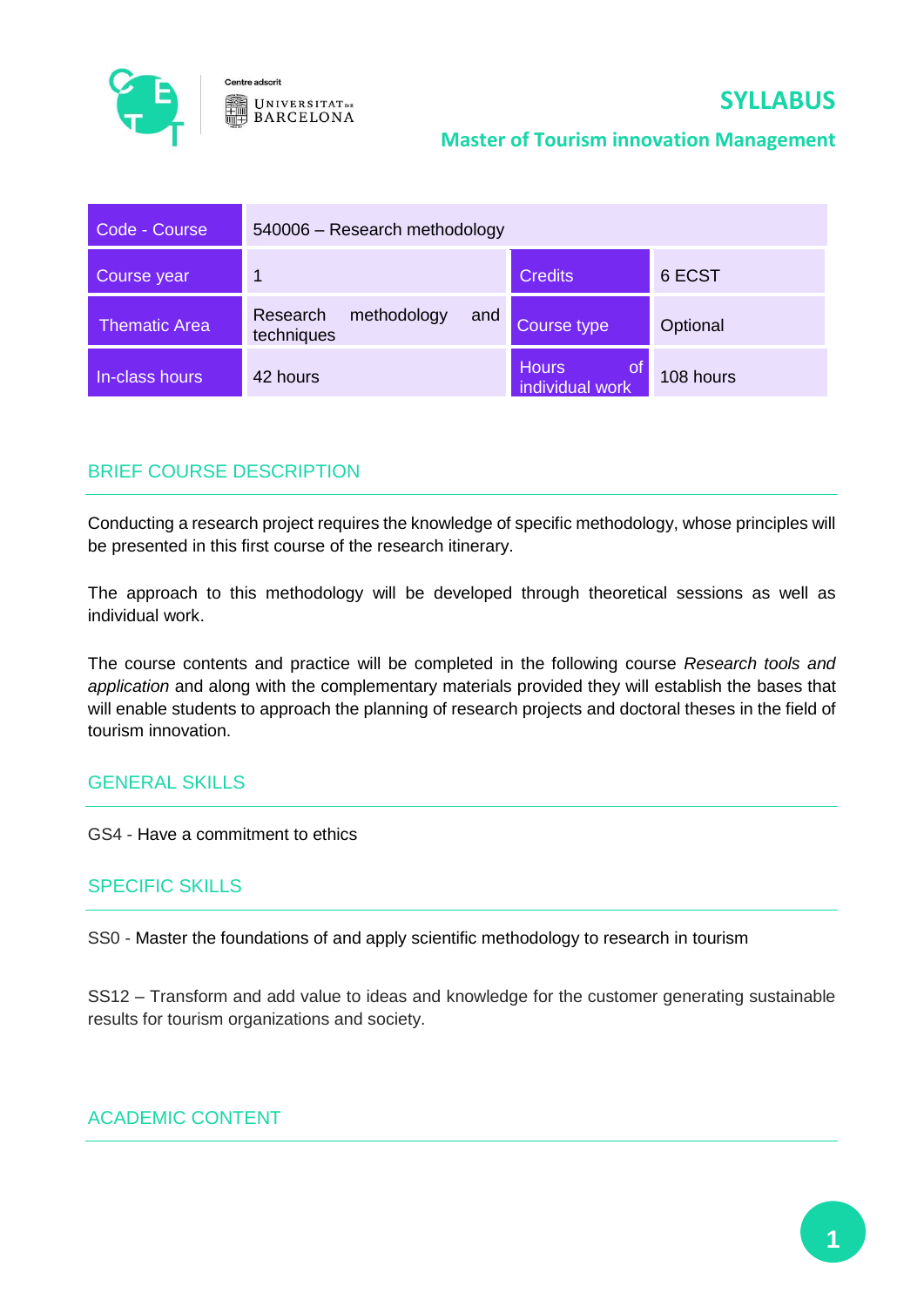

# **SYLLABUS**

#### **Master of Tourism innovation Management**

- 1. An introduction to research.
- 2. An approach to research.
- 3. Methodological bases of research.
- 4. Structure, paper and defense of a research project. Theoretical and practical analysis.
- 5. Literature search strategies and tools for presentation of information.
- 6. Main bibliographical reference systems.

### LEARNING METHODOLOGY

The course will combine theoretical and practical face-to-face classes with students' individual work through an array of activities; some of them learning-focused and others for learning and assessment related purposes in order to boost students' active learning.

#### ASSESSMENT SYSTEM

The evaluation process determines the degree of a student's achieved learning with regards to the competencies of the course in hand.

Students are able to request to be evaluated via a system of continuous assessment along the academic year or a single assessment at the end of the established period of time.

**Continuous Assessment** consists of the evaluation of the teaching-learning process based on the continuous monitoring of the student's performance through the acquired comprehension, coursework and exams. Attending a minimum of 80% of the classes is required to follow this system.

**Single Assessment** consists in the evaluation of the student's learning administered at the end of the established period of time. This system of evaluation is available for all students that provide appropriate proof of their inability to regularly attend class. This assessment is determined based on the learning evidences proven through this evaluation.

**Evaluation systems Continuous Single**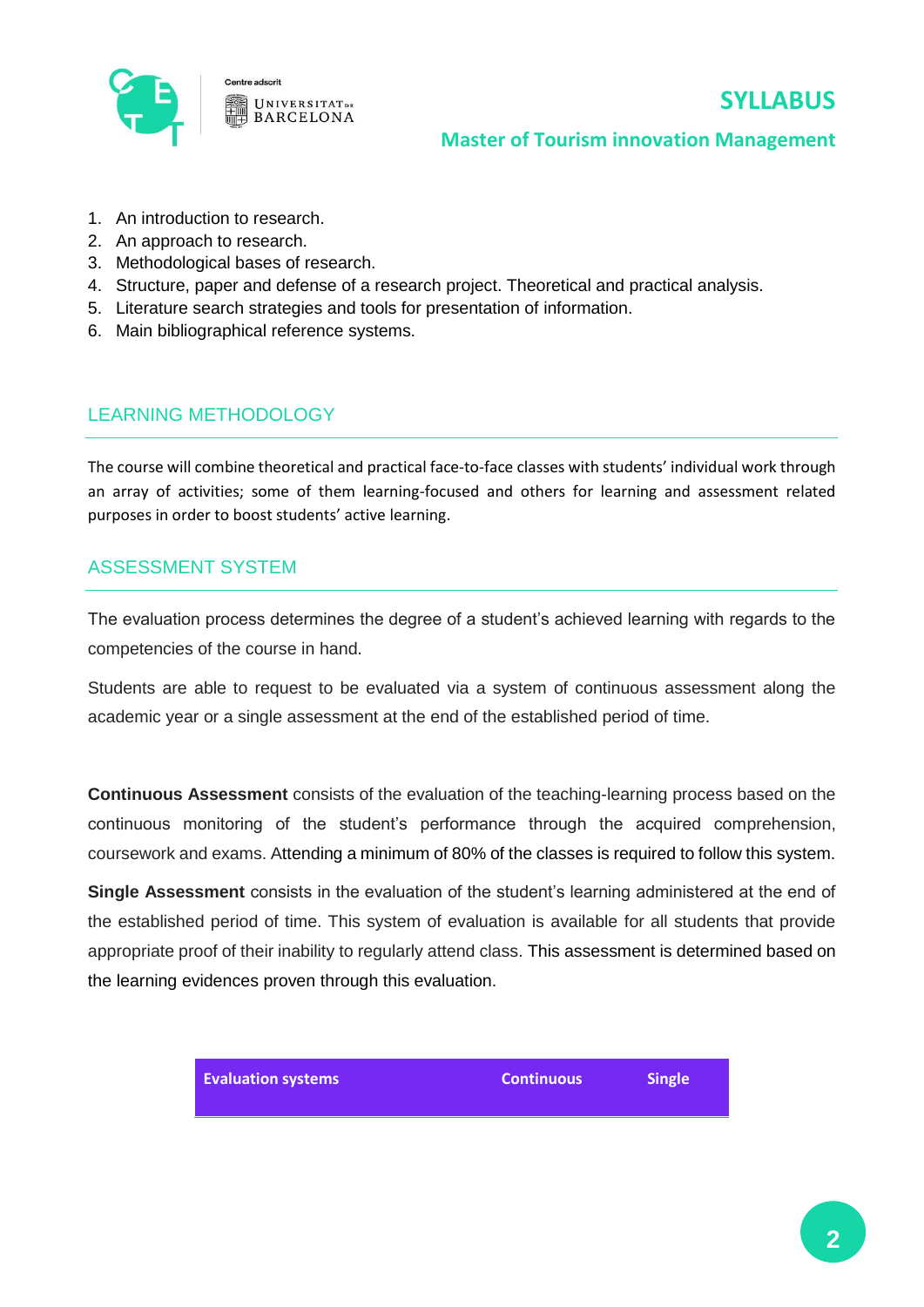

# **Master of Tourism innovation Management**

| Activity 1 (group)      | 50 % | 50 % |
|-------------------------|------|------|
| Activity 2 (individual) | 50 % | 50 % |

#### **Review and Reassessment of the Course**

The student has the right to review all the evidences that have been designed for the assessment of learning.

If a student fails to achieve the learning objectives of the course, in order to opt for the reassessment of the course and submit a new reassessment task, it will be mandatory to fulfil one of these conditions:

A) Students must have been awarded a mean grade of 5.0 or higher in relation to the activities carried out throughout the semester without taking into account the final exam/s (both continuous assessment and single assessment) and having attended the final exam.

B) Students must have been awarded a final minimum grade of 4.0 in the overall course.

# **REFERENCES**

Genescà, G. y Rigo, A. (2002). Cómo presentar una tesis y trabajos de investigación. Barcelona: Eumo-Octaedro.

Montaner, A. (1999). Prontuario de bibliografía. Pautas para la realización de descripciones, citas y repertorios. Gijón: Trea.

Ruiz, J. I.; Aristegui, I. y Melgos L. (2002). Cómo elaborar un proyecto de investigación social. Bilbao: ICE-Universidad de Deusto.

Soriano, R. (2008). Cómo se escribe una tesis. Guía práctica para estudiantes e investigadores. Córdoba: Berenice.

Walker, M. (2000). Cómo escribir trabajos de investigación. Barcelona: Editorial Gedisa, Col. Biblioteca de Educación-Herramientas Universitarias.